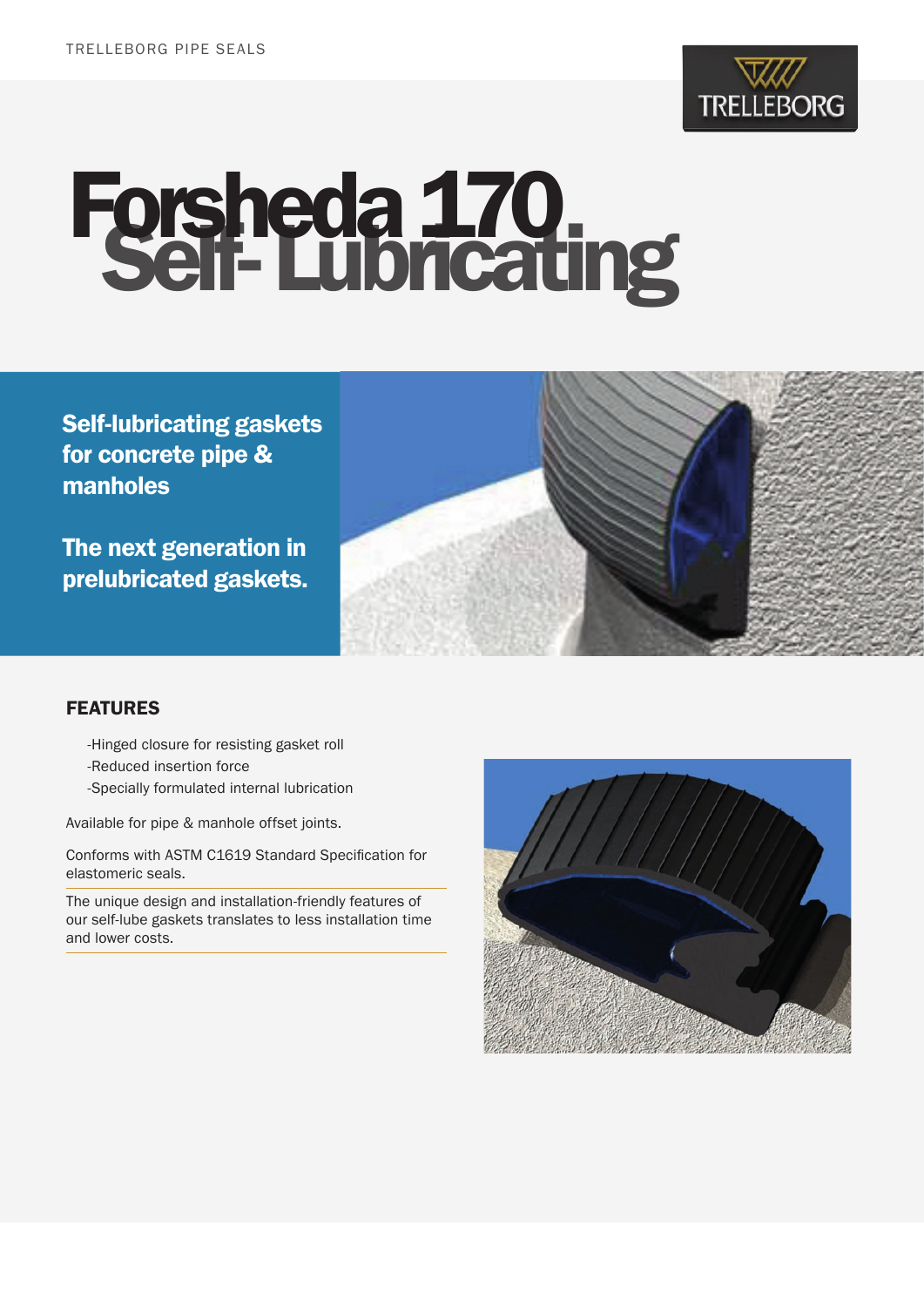### SELF-LUBRICATING GASKETS FOR CONCRETE PIPE & MANHOLES

The Self-Lube Gasket is made from high quality materials and manufactured to the highest standards of the rubber gasket industry. The unique design and installation-friendly features translates to less installation time and lower costs. Call your Trelleborg Pipe Seals representative for more details.



### ADVANTAGES

Contractor-friendly installation

- Installs on pipe spigot easily
- No external lube required
- Less chance of joint contamination
- Tube positioning helps center pipe
- Less insertion force required
- Faster installation equals labor savings

Meets the requirements of ASTM C1619 and ASTM C443

Made with EPDM rubber for high durability and UV Resistance

Manufactured in Milford, NH USA





WWW.TRELLEBORG.COM/PIPE-SEALS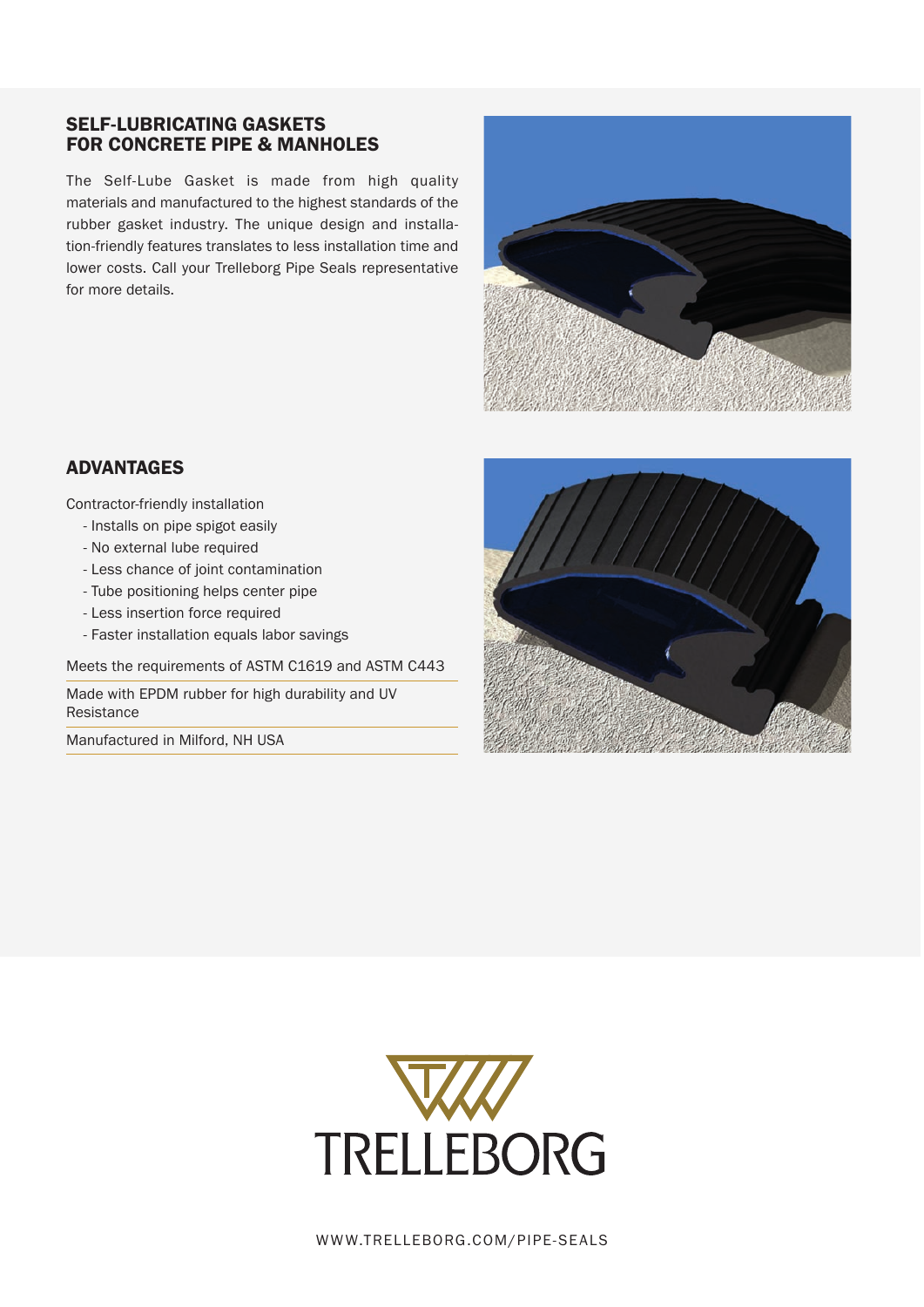

## **Forsheda F170 Self Lubricated Gasket**

## **Physical Properties**

| <b>Tensile Strength:</b>             | 1200 psi minimum                    |
|--------------------------------------|-------------------------------------|
| <b>Elongation at break:</b>          | 350 % Minimum                       |
| Hardness:                            | $40 - 60$ Shore A                   |
| <b>Oven Age Tensile reduction</b>    | 20% maximum reduction from original |
| <b>Oven Age Elongation reduction</b> | 15% of original maximum             |
| Oven Age Hardness Increase           | 25% of original maximum             |
| <b>Compression Set</b>               | 25 % maximum                        |
| Water Absorption                     | 15% maximum weight increase         |
| Ozone Resistance                     | No cracks                           |
| Liquid Immersion IRM 903 Oil         | 80% maximum volume change           |
| Splice Strength                      | <b>Class 2</b>                      |

Joint detail



The sliding mantel of the gasket once rolled into the small annular space 'AS1' prevents any concrete to concrete contact and acts as a load distribution cushion between socket and spigot when transverse shear load is applied across the joint. The folded mantle is 0.079" thick and can be deformed up to 25% in maximum joint conditions before the joint becomes too difficult to assemble.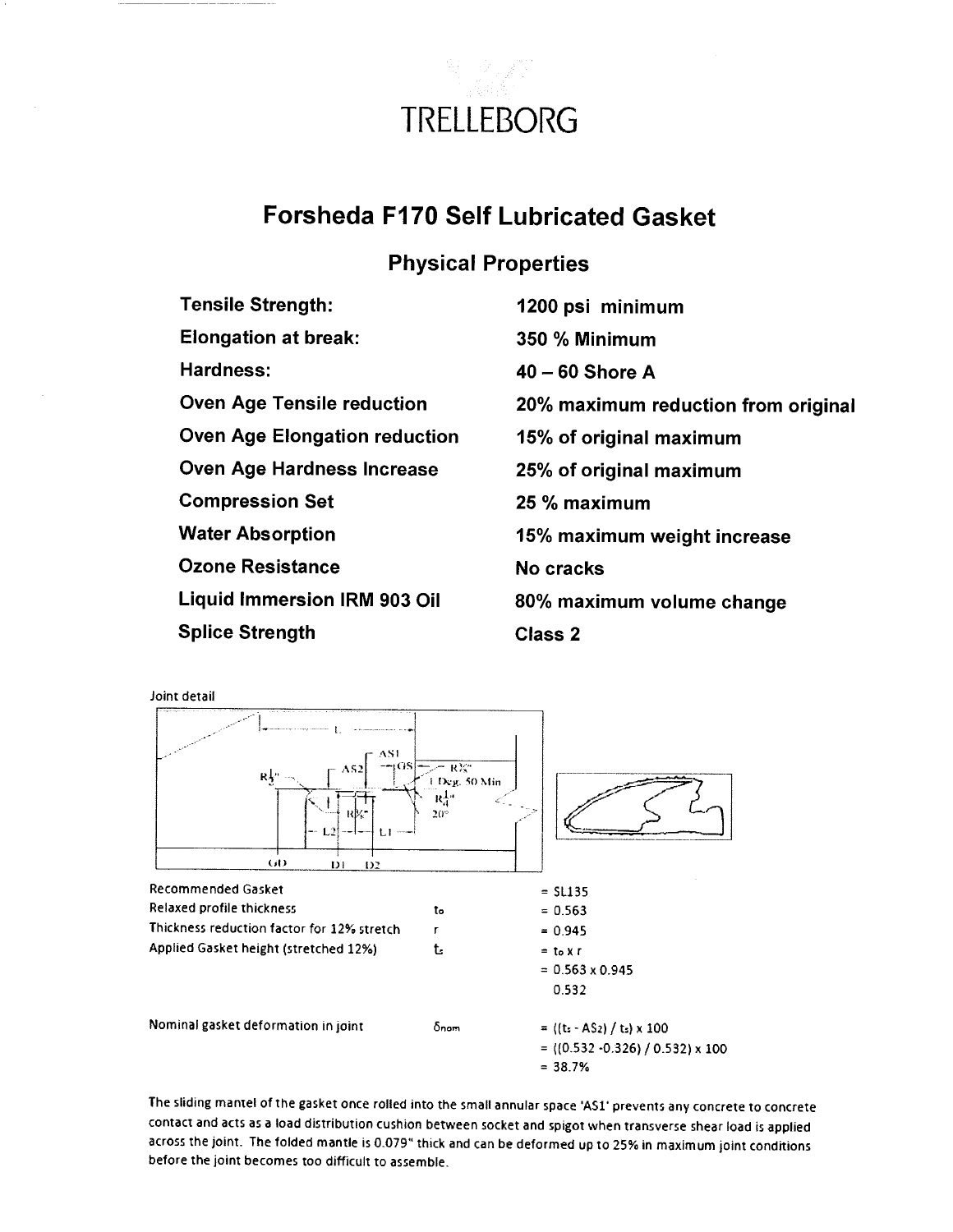# **Single Off-Set SP Gasket**

TRELLEBORG PIPE SEALS



# **Forsheda 104**





#### **SEAL DESIGN AND FUNCTION**

Forsheda 104 is a sliding seal that is stretched onto the spigot end of the pipe or manhole. Lubricant is applied to the socket prior to jointing.

The joint design is standard in many countries. A drawing is available from Trelleborg Pipe Seals on request.

The special design of the joint and seal make the system easy to centre during jointing. This



**Typical joint design** 

design permits installation with very low force.

#### **MATERIAL**

Synthetic SBR or EPDM rubber Hardness 40±5 IRHD Approved in accordance with EN 681-1 Protected against ozone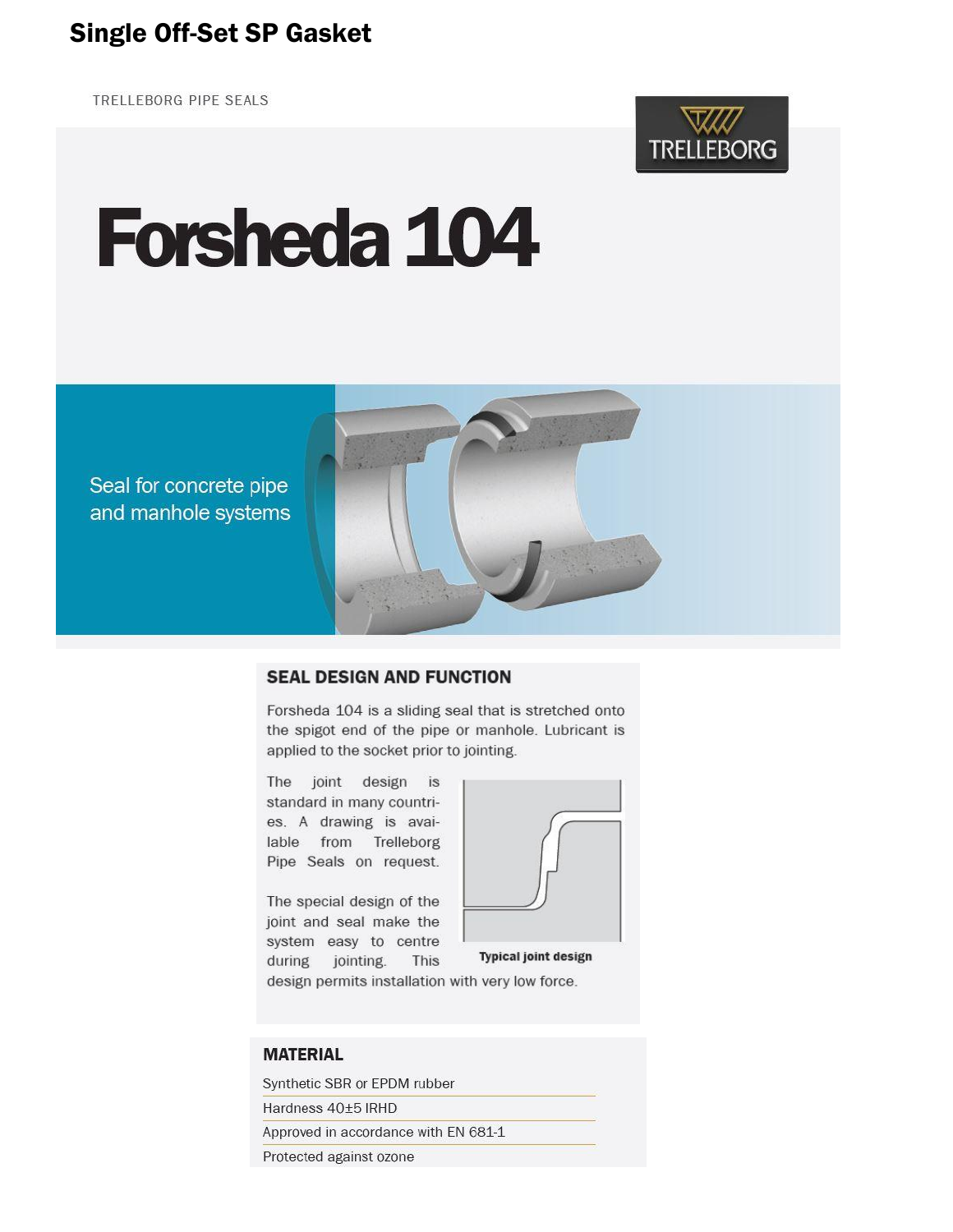#### **JOINT ASSEMBLY**

Stretch the seal onto the spigot and position against the shoulder.



#### **SEAL MARKING AND BOX LABELS**

Each seal is marked with seal dimension and the date of manufacture. The box is labelled with the corresponding data.



Equalize the stress in the seal by lifting and releasing at a few points. The seal must sit evenly against the spigot shoulder all around the pipe or manhole.



Apply lubricant to the socket. The lubricant must be evenly spread over the surface of the entire socket paying special attention to the radius at the front.



**Examples of Sizes** 

| Model  | Height | Width | Nominal Annular Gap |
|--------|--------|-------|---------------------|
| SP 259 | 0.622  | 0.75  | .322-.360           |
| SP 394 | 0.781  | 0.86  | .408-.452           |
| SP 542 | 0.918  | 1.21  | .479-.531           |

Pipes and manholes with Forsheda 104 shall laid in accordance with applicaalways be ble standards and regulations.

Please contact Trelleborg Pipe Seals for technical advice and joint design recommendations to meet your performance requirements.

Centre the joint and assemble using suitable equipment.





WWW.TRELLEBORG.COM/PIPE-SEALS